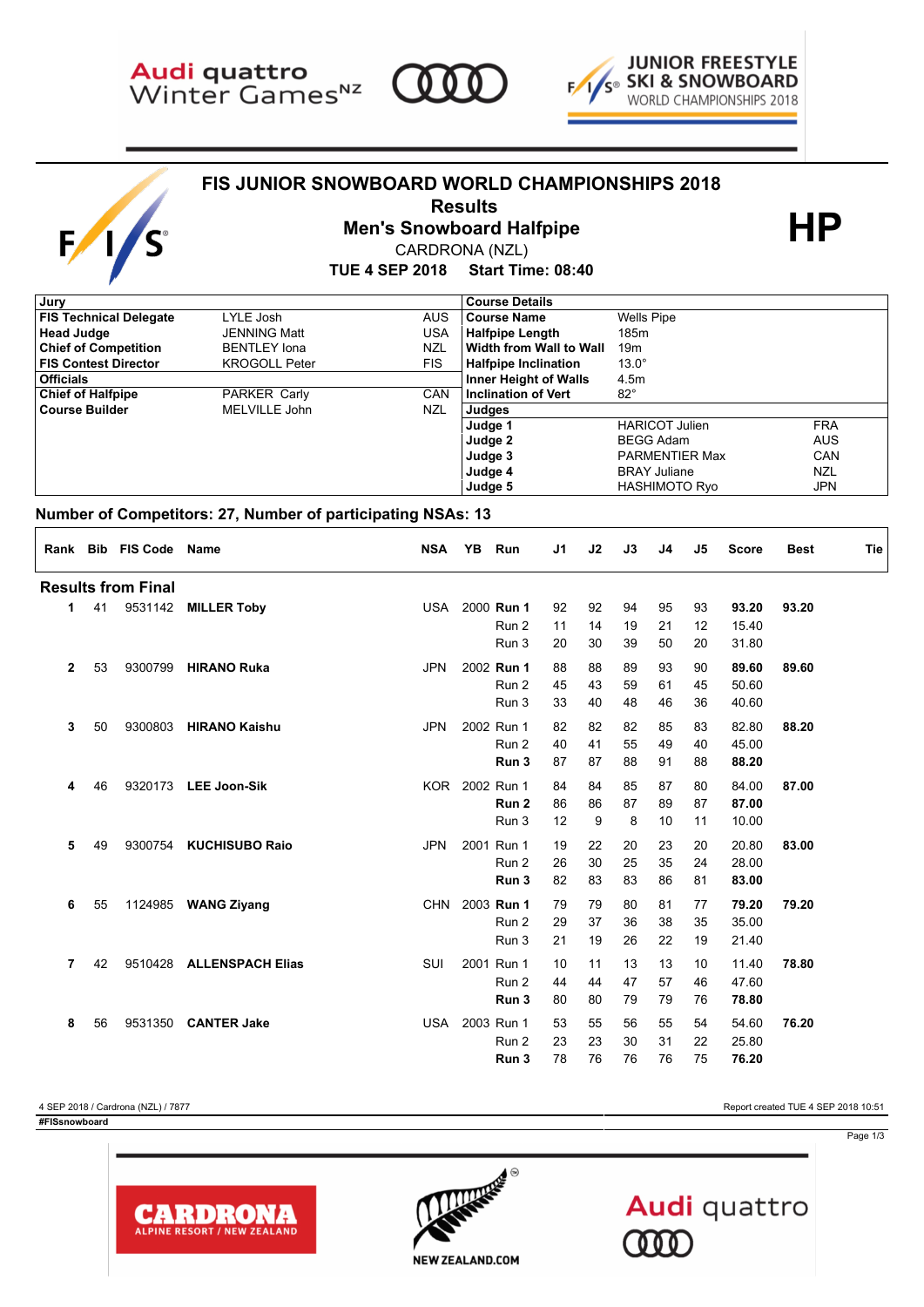





## **FIS JUNIOR SNOWBOARD WORLD CHAMPIONSHIPS 2018**



**Results<br>Men's Snowboard Halfpipe**<br>CARDRONA (NZL)

**TUE 4 SEP 2018 Start Time: 08:40** CARDRONA (NZL)

#### **Number of Competitors: 27, Number of participating NSAs: 13**

| Rank |    | <b>Bib FIS Code</b>               | Name                        | <b>NSA</b> | YΒ | Run                              | J1                   | J2                   | J3             | J4             | J5             | Score                        | Best  | Tie |
|------|----|-----------------------------------|-----------------------------|------------|----|----------------------------------|----------------------|----------------------|----------------|----------------|----------------|------------------------------|-------|-----|
| 9    | 43 | 9320174                           | <b>CHO Hyeonmin</b>         |            |    | KOR 2002 Run 1<br>Run 2<br>Run 3 | 77<br>20             | 75<br>8              | 74<br>23       | 75<br>12       | 73<br>21       | 74.80<br>16.80<br><b>DNS</b> | 74.80 |     |
| 10   | 47 | 9410046                           | <b>CRAIG Fletcher</b>       | <b>NZL</b> |    | 2001 Run 1<br>Run 2<br>Run 3     | 50<br>33<br>76       | 50<br>26<br>77       | 50<br>35<br>74 | 51<br>37<br>72 | 50<br>30<br>67 | 50.20<br>32.20<br>73.20      | 73.20 |     |
| 11   | 45 |                                   | 9100854 FAIR Shawn          | CAN        |    | 2001 Run 1<br>Run 2<br>Run 3     | 75<br>25<br>31       | 73<br>34<br>36       | 72<br>37<br>45 | 73<br>39<br>44 | 69<br>25<br>31 | 72.40<br>32.00<br>37.40      | 72.40 |     |
| 12   | 44 |                                   | 9200133 LECHNER Christoph   |            |    | GER 2000 Run 1<br>Run 2<br>Run 3 | 60<br>65<br>18       | 61<br>65<br>15       | 62<br>66<br>11 | 63<br>67<br>20 | 59<br>61<br>21 | 61.00<br>64.80<br>17.00      | 64.80 |     |
|      |    | <b>Results from Qualification</b> |                             |            |    |                                  |                      |                      |                |                |                |                              |       |     |
| 13   | 54 |                                   | 9531302 COYNE Jack          | <b>USA</b> |    | 2002 Run 1<br>Run 2              | 65<br>65             | 62<br>66             | 67<br>68       | 64<br>67       | 60<br>62       | 63.60<br>65.60               | 65.60 |     |
| 14   | 51 | 9300901                           | <b>NAKAGAWA Kaishu</b>      | <b>JPN</b> |    | 2004 Run 1<br>Run <sub>2</sub>   | 4<br>66              | $\overline{4}$<br>67 | 8<br>66        | 8<br>61        | 5<br>65        | 5.80<br>65.00                | 65.00 |     |
| 15   | 48 |                                   | 1124970 FAN Xiaobing        | <b>CHN</b> |    | 2001 Run 1<br>Run 2              | 55<br>67             | 53<br>65             | 52<br>65       | 50<br>69       | 52<br>57       | 52.40<br>64.60               | 64.60 |     |
| 16   | 62 | 1124969                           | <b>GAO Hongbo</b>           | <b>CHN</b> |    | 2000 Run 1<br>Run <sub>2</sub>   | 16<br>58             | 16<br>53             | 18<br>56       | 20<br>51       | 16<br>61       | 17.20<br>55.80               | 55.80 |     |
| 17   | 52 | 9320198                           | <b>KIM Kangsan</b>          | <b>KOR</b> |    | 2004 Run 1<br>Run 2              | $\overline{7}$<br>57 | 6<br>55              | 11<br>50       | 14<br>57       | 10<br>50       | 9.60<br>53.80                | 53.80 |     |
| 18   | 57 | 9531420                           | <b>GOULET Hunter</b>        | <b>USA</b> |    | 2004 Run 1<br>Run 2              | 49<br>47             | 49<br>51             | 49<br>53       | 46<br>41       | 48<br>44       | 48.20<br>47.20               | 48.20 |     |
| 19   | 59 | 9531239                           | <b>DANNER Peter</b>         | <b>USA</b> |    | 2001 Run 1<br>Run <sub>2</sub>   | 20<br>39             | 18<br>44             | 22<br>42       | 22<br>51       | 19<br>45       | 20.20<br>44.20               | 44.20 |     |
| 20   | 58 | 9400091                           | <b>SLUIS van der Gib</b>    | <b>NED</b> |    | 2003 Run 1<br>Run 2              | 6<br>40              | 9<br>41              | 8<br>40        | 9<br>29        | 4<br>39        | 7.20<br>37.80                | 37.80 |     |
| 21   | 66 | 9480723                           | <b>LENCHEVSKIY Yaroslav</b> | <b>RUS</b> |    | 2002 Run 1<br>Run 2              | 35<br>27             | 33<br>28             | 33<br>20       | 38<br>35       | 40<br>33       | 35.80<br>28.60               | 35.80 |     |
| 22   | 61 | 9090141                           | <b>PICKETT Daniel</b>       | <b>BUL</b> |    | 2002 Run 1<br>Run 2              | 14<br>32             | 15<br>29             | 15<br>32       | 18<br>27       | 13<br>28       | 15.00<br>29.60               | 29.60 |     |

4 SEP 2018 / Cardrona (NZL) / 7877 Report created TUE 4 SEP 2018 10:51

**CARDROMA**<br>ALPINE RESORT / NEW ZEALAND

**#FISsnowboard FIS Results provided by GSS**

Page 2/3



Audi quattro 

**NEW ZEALAND.COM**